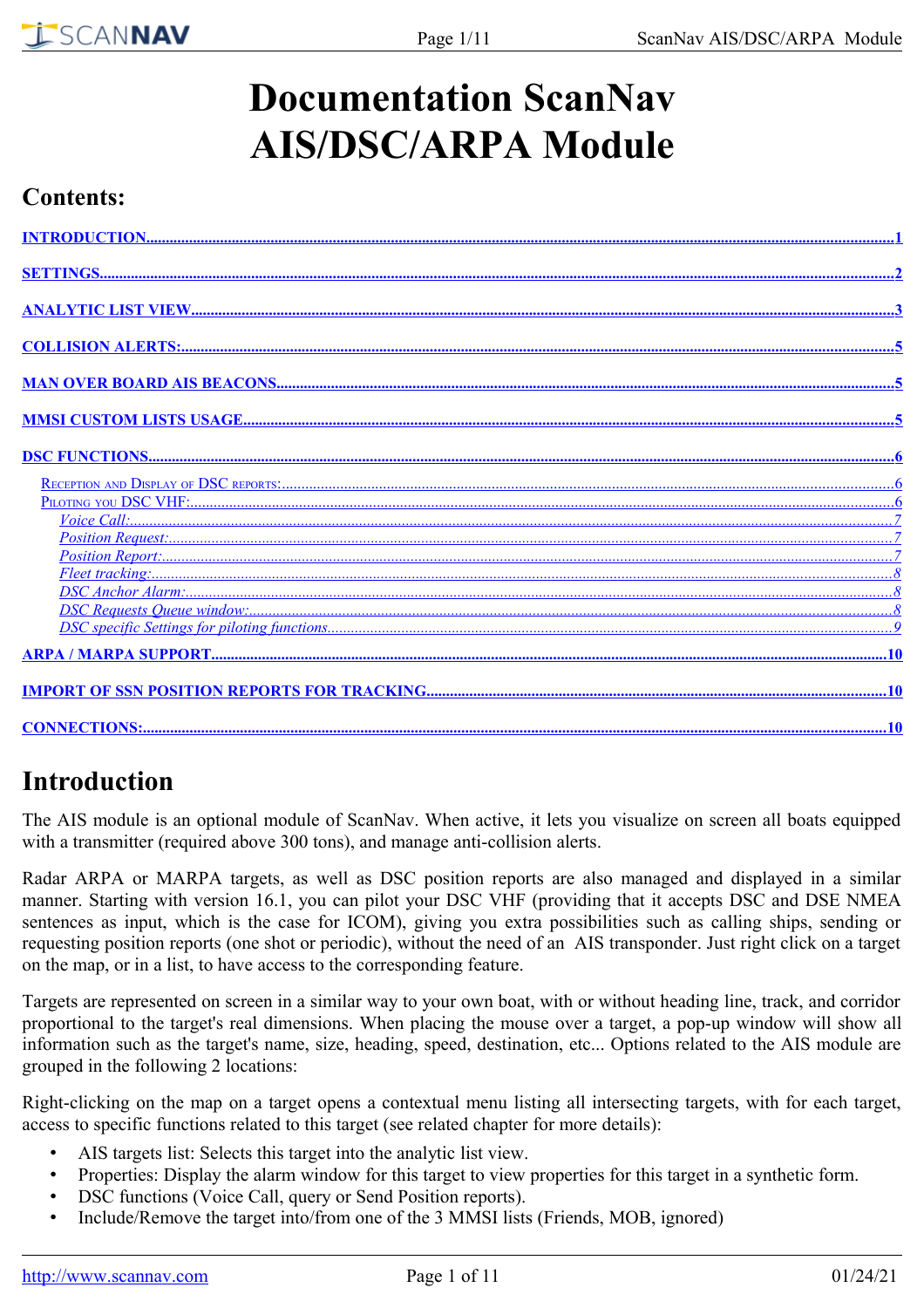# <span id="page-1-0"></span>**Settings**

You can tune all display and alert options using the preferences window. To access, use menu "File" ==> "Preferences" and go to the "AIS" tab.

| Préférences<br>$\times$                                                                                                                                                                                                                                                                                                | The Security distance" will be the basis to                                                                                                                                                                                                                                                             |  |  |  |
|------------------------------------------------------------------------------------------------------------------------------------------------------------------------------------------------------------------------------------------------------------------------------------------------------------------------|---------------------------------------------------------------------------------------------------------------------------------------------------------------------------------------------------------------------------------------------------------------------------------------------------------|--|--|--|
| Charts loading<br>ENCs S57<br><b>GPS</b><br><b>Charts Generation</b><br>Navigation<br><b>AIS</b><br>NMEA outputs<br>Web Layers<br>Colors<br>Other<br>Instruments<br>227750760<br><b>MMSI</b><br>Security distance<br>$\nabla$ Draw at real size                                                                        | trigger collision alerts. The unit can be expressed<br>in "NM" (Nautical miles), "KM" (Kilometers), or<br>"M" (Meters). This unit is also used for the<br>minimum distance to show CPA vectors (see                                                                                                     |  |  |  |
| $ NM -$<br>0.162<br>$\nabla$ Use as a backup GPS<br>$\nabla$ Watch AIS MOB                                                                                                                                                                                                                                             | below)                                                                                                                                                                                                                                                                                                  |  |  |  |
| Erase targets olders than 360<br>seconds<br>10<br>minutes before entering security ring<br>$\overline{\mathbf{v}}$ Collision alerts                                                                                                                                                                                    | Draw at real size: If this option is checked,<br>targets for which dimensions are known will be<br>displayed at real size when zoom is sufficient.                                                                                                                                                      |  |  |  |
| $\overline{\vee}$ limit alerts to targets with speed higher than<br>0.5<br>knots<br>15<br>$\nabla$ Delay on validation<br>$\nabla$ Show Alert box<br>minutes<br>$\nabla$ Audible alam<br>$\nabla$ Auto-close<br>buz:488.1000                                                                                           | Watch AIS MOB: when checked, an alarm will<br>be triggered if a MMSI target corresponding to<br>the MOB MMSI list is detected (see later in this<br>$doc)$ .                                                                                                                                            |  |  |  |
| $\nabla$ Heading line<br>$\nabla$ Dead reckoning<br>hour(s)<br>Max represented time:<br>$\nabla$ CPA vectors<br>$\nabla$ Graduation in time<br>minutes<br><b>NM</b><br>l2<br>$\overline{\vee}$ Limit to<br>$\overline{\vee}$ comdor  1<br>hour(s)<br>times the target's length<br>$\triangledown$ or security distance | Your own <b>MMSI</b> number only needs to be given<br>if you have a transponder on board. If you do not<br>enter it, you might have collision alerts with your<br>own boat. From version 21.0, the MMSI number<br>is filled in automatically if you leave it at 0.                                      |  |  |  |
| 300<br>minute(s)<br>$\Box$ Max time<br>Memorize tracks<br>$\overline{\mathsf{v}}$ Show tracks<br><b>DSC VHF Parameters</b><br><b>MMSI</b> Lists<br>$\overline{\vee}$ Show Names<br>Parameters<br>Refer to the "GPS" or "Instruments" tab to parameter the hardware COM port settings<br>(set speed to 38400bds)        | Use as Backup GPS: By checking this option,<br>you can retrieve your position thanks to the<br>AIVDO sentence of the AIS transponders. Useful<br>as a fallback, but also for some AIS which only<br>transmit GPS information through this sentence.<br>This position will only be taken into account if |  |  |  |
| OK<br>Appliquer<br>Annuler                                                                                                                                                                                                                                                                                             | no valid position is detected directly from a GPS,<br>providing the MMSI number is entered correctly.                                                                                                                                                                                                   |  |  |  |

**Erase targets older than:** Targets will disappear from screen if they do not send any information after the given value in seconds. (They will independently also change color after 10 seconds without reception). If this value is 0, targets will never disappear.

**Collision Alerts**: An alarm will be triggered if the option "**Collision alerts**" is checked, and if the target's CPA or TCPA are below the given values in "security distance" (for CPA), or "minutes before..." (for TCPA). (here 300 meters for CPA and 10 minutes for TCPA). Alerts may be audible ("**Audible alarm**") and/or visual ("**Show alert box**"), and the alert window may stay opened or close after the alert conditions are safe ("**Auto close**"). On another side, targets in alert condition are highlighted on screen to distinguish them more easily. "**Limit alerts to targets** with speed higher than" lets you ignore targets that are anchored or below a given speed (very useful in or near harbors)

If "**Show Alert box**" is unchecked, no alert window will open, but the targets in collision alert will still be Highlighted on the map. "**Delay on validation**" lets you ignore alerts from a given target for a given period, once the alert box is validated. (this option can also be changed in the alert box when it appears before closing it).

The length of the **Heading line** can be set according to time. It can also be graduated in time steps as for your own boat (but independent parameters). A corridor with a width proportional to the target's length can also be shown.

**MMSI Lists** lets you define 3 independent lists:

- MOB AIS targets: List of MMSI targets that will trigger a Man Over Board alert.
- Friends: Lets you define a list of MMSI to differentiate and find them easily.
- Ignored MMSI: All alerts from any MMSI in this list will be ignored.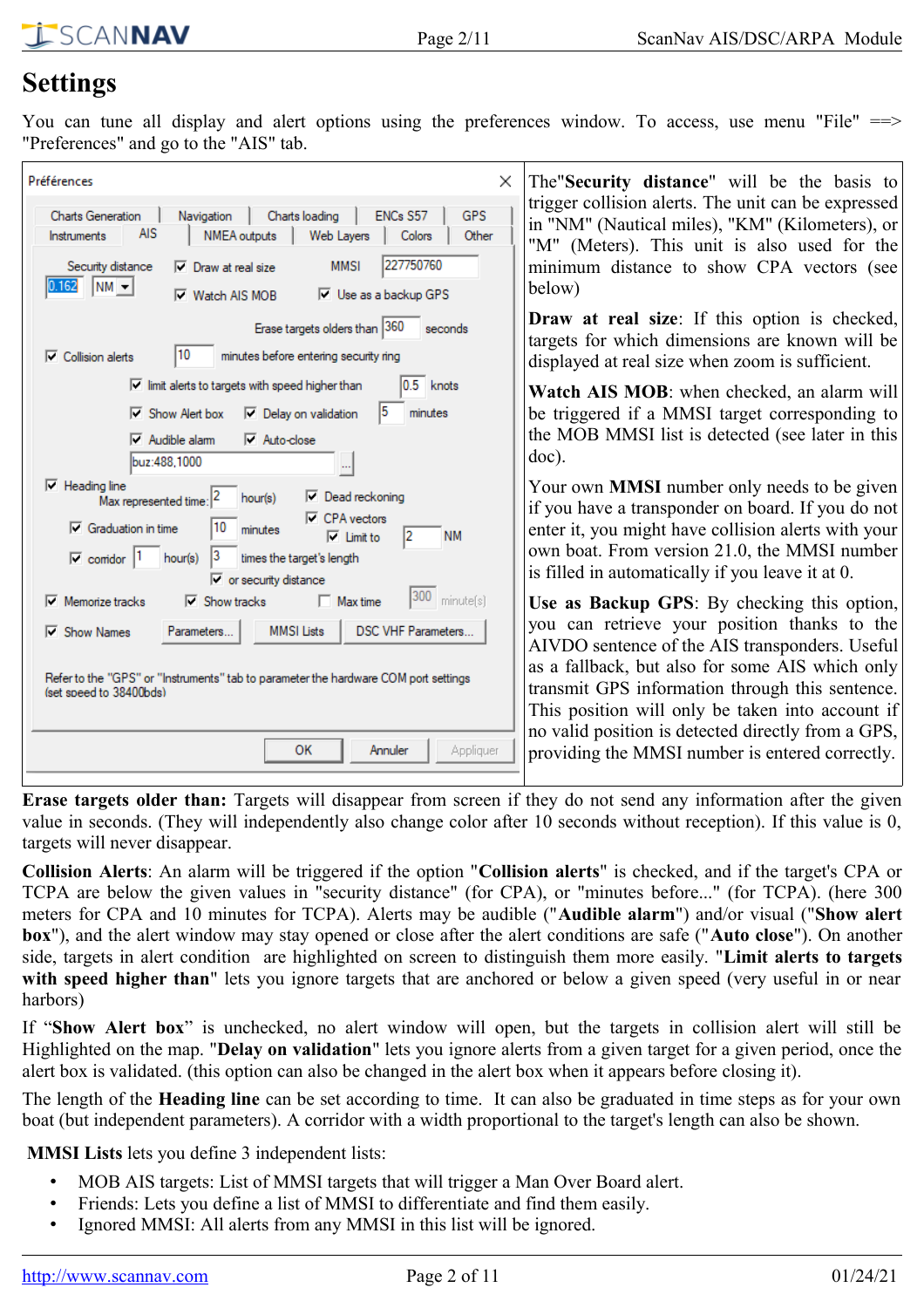

If "**Memorize tracks**" is checked, all targets positions are logged as tracks for the current session. These tracks will be displayed or not according if you check or not the "**Show tracks**" option. A "**Maximum time**" value can be set to limit the visible section of the AIS tracks to a given amount of time since the last known position. This will avoid an overloaded display, still keeping the essential information. Uncheck this option to recover full tracks at any time.

You may toggle "**Show Names**" on/off globally, and/or tune the display of target names (font, text and background color, opacity, frame) according to the type of target, by clicking on the "**Parameters**..." button.

| <b>FI</b><br>Label settings for AIS/ASN targets                                                                                                                                                        | × | Label settings for AIS/ASN targets<br>×                                                                                                                                                                                                                                                     |
|--------------------------------------------------------------------------------------------------------------------------------------------------------------------------------------------------------|---|---------------------------------------------------------------------------------------------------------------------------------------------------------------------------------------------------------------------------------------------------------------------------------------------|
| Default targets<br>√ Show Names<br>$\boxed{\mathbf{v}}$ $\boxed{12 - B}$ $\boxed{I}$ $\boxed{U}$<br>  Arial<br>ABC abs 123<br>∥3 극<br>$\nabla$ Frame<br><b>▽</b> Background<br>Opacity<br>0K<br>Cancel |   | Targets in Collision Alarm condition<br> Default targets <br>Targets in Collision Alarm condition<br>MOB targets<br>ABC abs 123<br>Friends<br>DSC Routine<br>매해<br>$\nabla$ Frame<br>DSC Security<br>DSC Urgency<br><b>DSC Distress</b><br>OK<br>Cancel<br>Navigation Aids<br>Base Stations |

**DSC VHF Parameters…** lets you set parameters according to your VHF radio to use the DSC functions. (refer to the corresponding chapter further in this document)

# <span id="page-2-0"></span>**Analytic List View**

SCANNAV

You may view all targets as an analytic list using menu "**Options"->"AIS / DSC / ARPA" →"View Analytic window"**, that will be displayed as follow: AIS targets

| <b>MMSI</b>       | <b>Name</b>        | Call sign         | IMO                      | Ship type  | Length | W.      | $D_{\dots}$ | <b>Status</b>     | Desti       | <b>ETA</b> | <b>Position</b>              | $F \wedge$ |
|-------------------|--------------------|-------------------|--------------------------|------------|--------|---------|-------------|-------------------|-------------|------------|------------------------------|------------|
| 227136240 ALIDADE |                    | <b>FAA5748</b>    | -                        | Sailing    | 12     |         |             |                   |             | -          | 47°25.112'N / 002°40         |            |
| 228288000         | F/V MARY CHRISTO 2 | <b>FHZE</b>       | $\overline{\phantom{a}}$ | Fishing    | 20     | $10-10$ | $\sim$      | $\sim$            |             | $d$ , cem  | 47°20.846′N / 002°30.884′W   |            |
| 636015874         | NEW CALEDONIA M.   | D5DG6             | 9520.                    | Cargo ship | 190    | 32      | 11.9        | under way using e | <b>US H</b> | juin 14    | 47°06.741'N / 002°23.934'W   |            |
| 227193670         | <b>JUSANT V</b>    |                   | -                        | Sailing    | $\sim$ | $\sim$  |             | -                 |             | ۰          | 47°22.959′N / 002°32.675′W   |            |
| 227235830         | <b>BEMOL III</b>   | <b>FAB7599</b>    | $\sim$                   | Sailing    | 10     | 4       | $\sim$      | $\sim$            |             | $\sim$     | 47°22.960'N / 002°32.626'W   |            |
| 235084915         | <b>STOLT FUJI</b>  | 2EGO <sub>8</sub> | 9468.                    | Tanker     | 106    | 17      | 5.3         | at anchor         | DONG        | juin 14    | 47°07.276′N / 002°26.403′W 0 |            |
| 373503000         | AG VARTHOLOMEOS    | 3EXQ4             | 9110                     | Cargo ship | 225    | 32      | -6.6        | Moored            | MONT.       | $d$ , cem  | 47°17.102'N / 002°11.952'W   | 1 v        |
| $\leq$            |                    |                   |                          |            |        |         |             |                   |             |            |                              |            |
| ⊽                 | Filter old targets |                   |                          |            |        |         |             |                   |             |            | Close                        |            |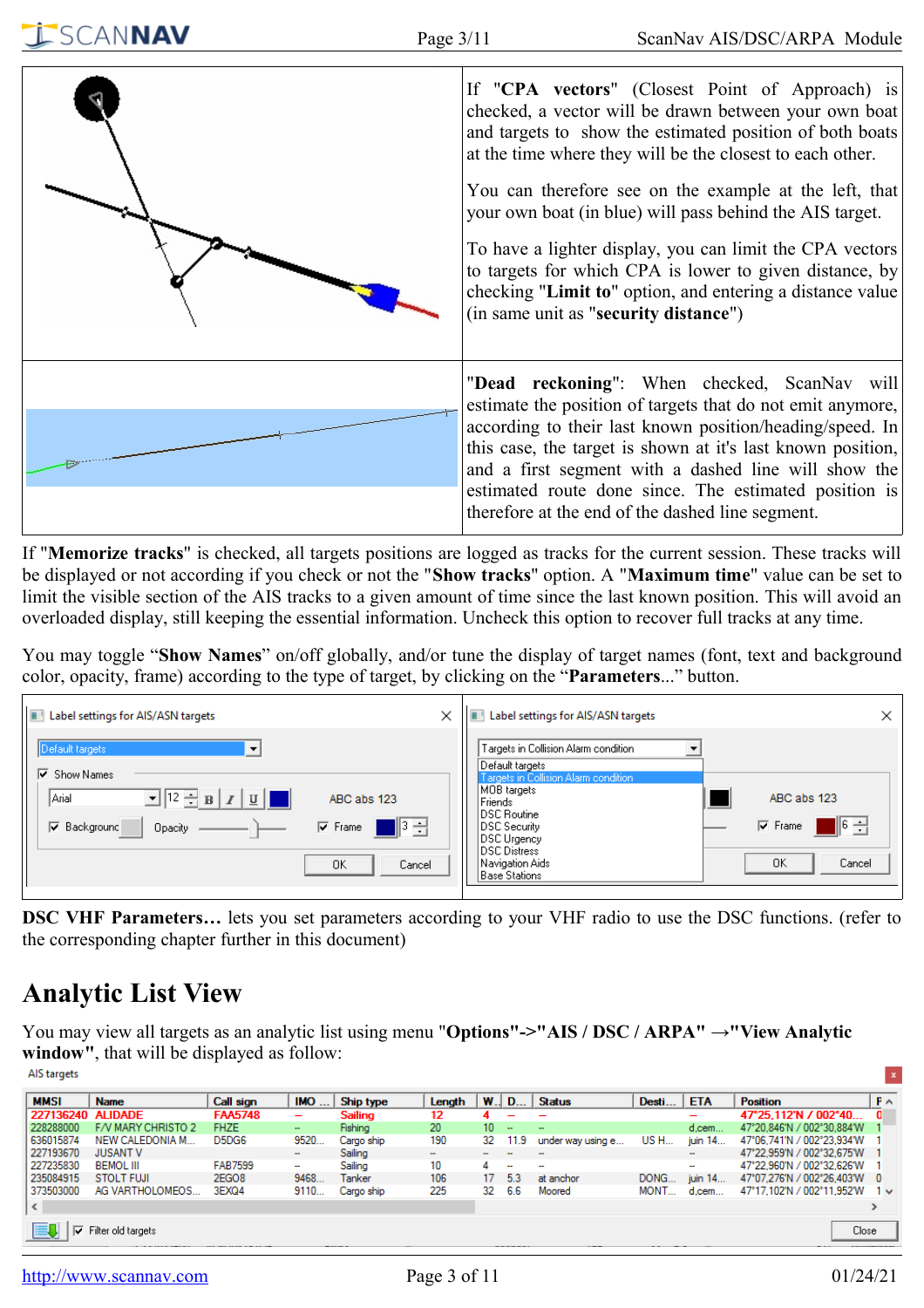- Targets that are in **collision alert** and/or **MOB** targets will always appear in red and at the top of the list (red text for collision alerts, and red background for MOB targets)
- Just after, comes all targets defined in the **Friends** list with a green background, and then all other targets except the **Ignored** targets that are still present in italic and gray at the bottom of the list.
- You can sort the list according different criteria by clicking on the columns headers.
- The list has the same general behavior as the objects list view or charts library (ordering, etc...). All available information for each target are displayed as separate columns that you can configure to show only what you need, and in your preferred order using the menu entry "**Columns**".
- Selected lines (highlighted in blue when clicking on them) will show up on the chart in a different color to distinguish them (you may use "Ctrl" and "Shift" keys to select several lines)
- When option "Filter old targets" is checked, only recent targets still visible will be displayed in the list (see preference settings above)
- The button with a green arrow opens a menu to perform different actions on the selected targets.

|              | Center on target<br><b>Properties</b>                                                        | • "Center" will center selected targets on the chart. If several lines are selected,<br>ScanNav will modify the scale so as all selected targets show up on the screen.<br>• "Properties" opens the alert dialog of the selected target                            |  |  |  |  |  |  |  |
|--------------|----------------------------------------------------------------------------------------------|--------------------------------------------------------------------------------------------------------------------------------------------------------------------------------------------------------------------------------------------------------------------|--|--|--|--|--|--|--|
|              | Include in Friends list<br>Include in AIS MOB list<br>Ignore target                          | • « Include » and « Ignore» lets you quickly add/remove selected targets to one<br>of the Friends/MOB/Ignored lists.<br>• «MMSI Lists» Open the dialogs to manage one of the lists.<br>• You can access directly to the DSC functions such as Voice Call, Position |  |  |  |  |  |  |  |
|              | <b>DSC: Request Position</b><br>DSC: Initiate a Voice Call<br><b>DSC: Report my Position</b> | Report or Request, the DSC tracking windows, or the DSC requests queue. (see<br>chapter on DSC functions)<br>• «Delete selected » lets you clean your memorized targets list. Deleted targets<br>will nevertheless reappear as soon as they are detected again.    |  |  |  |  |  |  |  |
|              | <b>DSC Tracking</b>                                                                          | • «Show Archived MMSI»: When checked, all targets detected since installation<br>will be listed, even if they were not detected in the current session. This option                                                                                                |  |  |  |  |  |  |  |
|              | Delete selected targets                                                                      | is grayed out if "Filter Old targets" is checked.                                                                                                                                                                                                                  |  |  |  |  |  |  |  |
|              | <b>MMSI Lists</b><br><b>DSC Requests Queue</b>                                               | • "Columns" lets you select and order the columns to display (same ergonomics<br>as the charts and/or objects libraries)                                                                                                                                           |  |  |  |  |  |  |  |
| $\checkmark$ | Filter Old targets                                                                           |                                                                                                                                                                                                                                                                    |  |  |  |  |  |  |  |
|              | <b>Show Archived MMSI</b>                                                                    |                                                                                                                                                                                                                                                                    |  |  |  |  |  |  |  |
|              | Columns                                                                                      |                                                                                                                                                                                                                                                                    |  |  |  |  |  |  |  |

When selecting a target on the map with the contextual menu, the analytic list view will open with the target selected and centered in the list.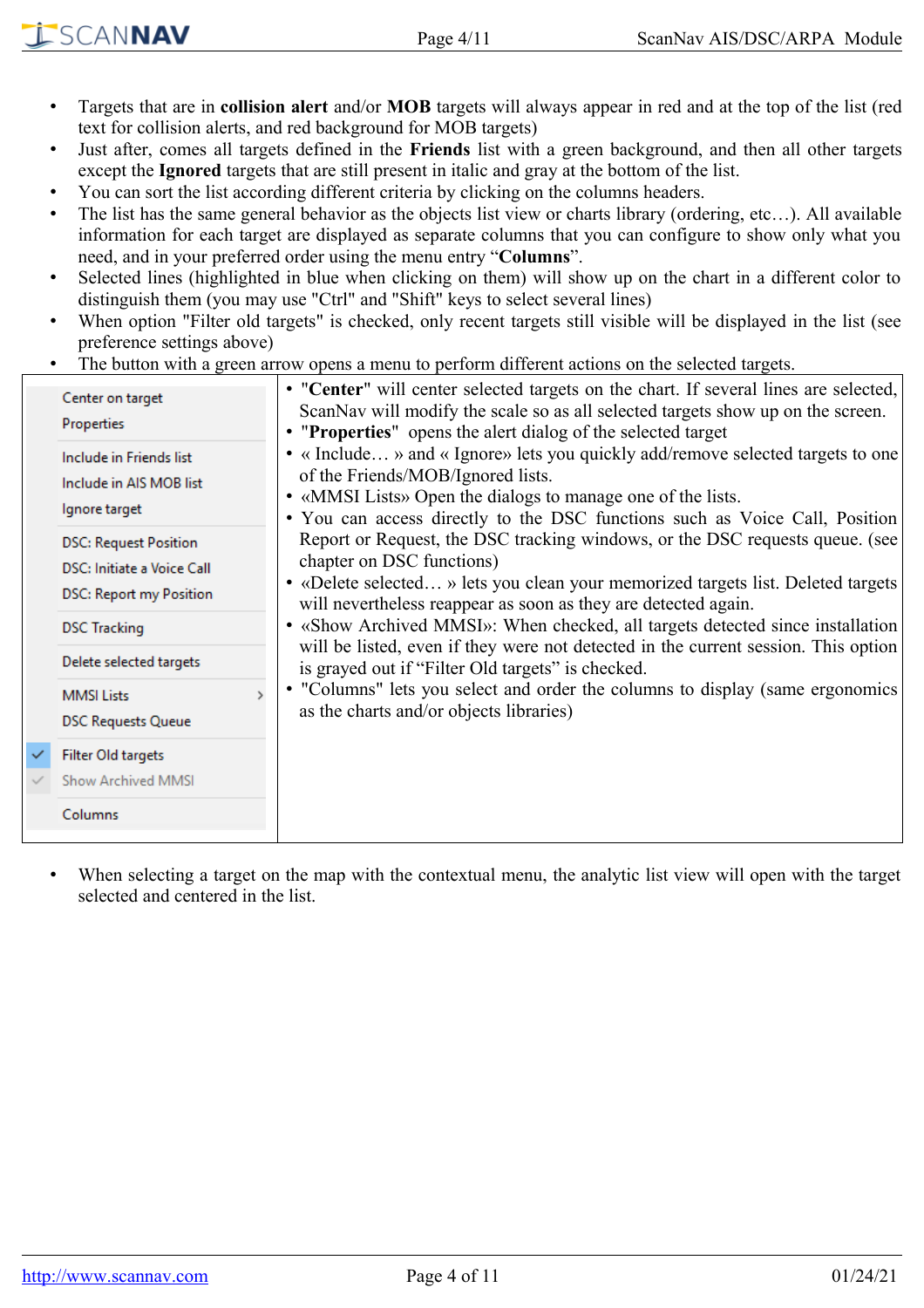# <span id="page-4-2"></span>**Collision Alerts:**

In case of collision risks, an audible alarm is triggered, and a window opens showing all properties of the target, as well as alert conditions (approaching speed, minimum estimated distance (CPA/TCPA), etc...)

You can temporarily disable the audible alarm, and ignore the target for the specified time (default value defined in preferences)

According to values set in preferences, this window can close automatically when the alert condition is finished. It can also be displayed with the "Properties" menu entry of the AIS Analytic List view.

| Anti Collision System                       |                                                        |
|---------------------------------------------|--------------------------------------------------------|
| MMSI 227136240 Name ALIDADE                 | Call sig. FAA5748                                      |
| Type Sailing                                | $Dim.$ 12 $\times$ 14 m raught<br>m                    |
| Status  -                                   | Speed 7.6 kt COG 127 hd                                |
| Pos. 047°25'112N / 002°40'387w Dest.        |                                                        |
| approach 11.8 kt                            | last fix at 15:54:32   [ In sight                      |
| Minimum estimated distance<br>221<br>meters | $\frac{1}{2}$ in 3.5<br>minutes                        |
| Entering security area in                   |                                                        |
| AIS<br>Minutes 10.31<br>3<br>m,             | nm                                                     |
| $\overline{\mathbf{v}}$ Audible alarm       | 5<br>minutes<br>$\triangledown$ Ignore this target for |
|                                             | OΚ                                                     |

# <span id="page-4-1"></span>**Man Over Board AIS Beacons**

The MOB AIS beacons interface uses the same concepts as the NKE MOB, bringing in addition the real time updating of the MOB position through the AIS signal.

**IMPORTANT** : You must first configure the MMSI numbers of your MOB beacons in the **MOB MMSI List**. Also make sure that "**Watch AIS MOB**" option is checked in the Preferences.

| MOB initial position: 49.8675°N / 1.9162°W<br>Time of MOB:  sam. 18/03/06 - 12:10                                                                                                                                                                  |
|----------------------------------------------------------------------------------------------------------------------------------------------------------------------------------------------------------------------------------------------------|
| Time since MOB: 00h02mn43sec<br>Last AIS position: 49.8673°N / 1.9135°W<br>Last AIS timestamp:  sam. 18/03/06 - 12:11<br>☺<br>Time since last position: 00h02mn17sec<br>O                                                                          |
| 13.6 knots 95 *<br>□ Drift (dead-reckoning)<br>Estimated position:<br>Last known AIS position<br>$\overline{\triangledown}$ Navigate to<br>Distance 29055m<br>Route to MOB (grnd) $325^\circ$<br>Close<br>$\overline{\triangledown}$ Audible alarm |
|                                                                                                                                                                                                                                                    |

# <span id="page-4-0"></span>**MMSI custom lists usage**

Three custom MMSI lists can be defined:

• **MOB MMSI List**: Enter the MMSI of your individual MOB beacons in this list so that they trigger an alert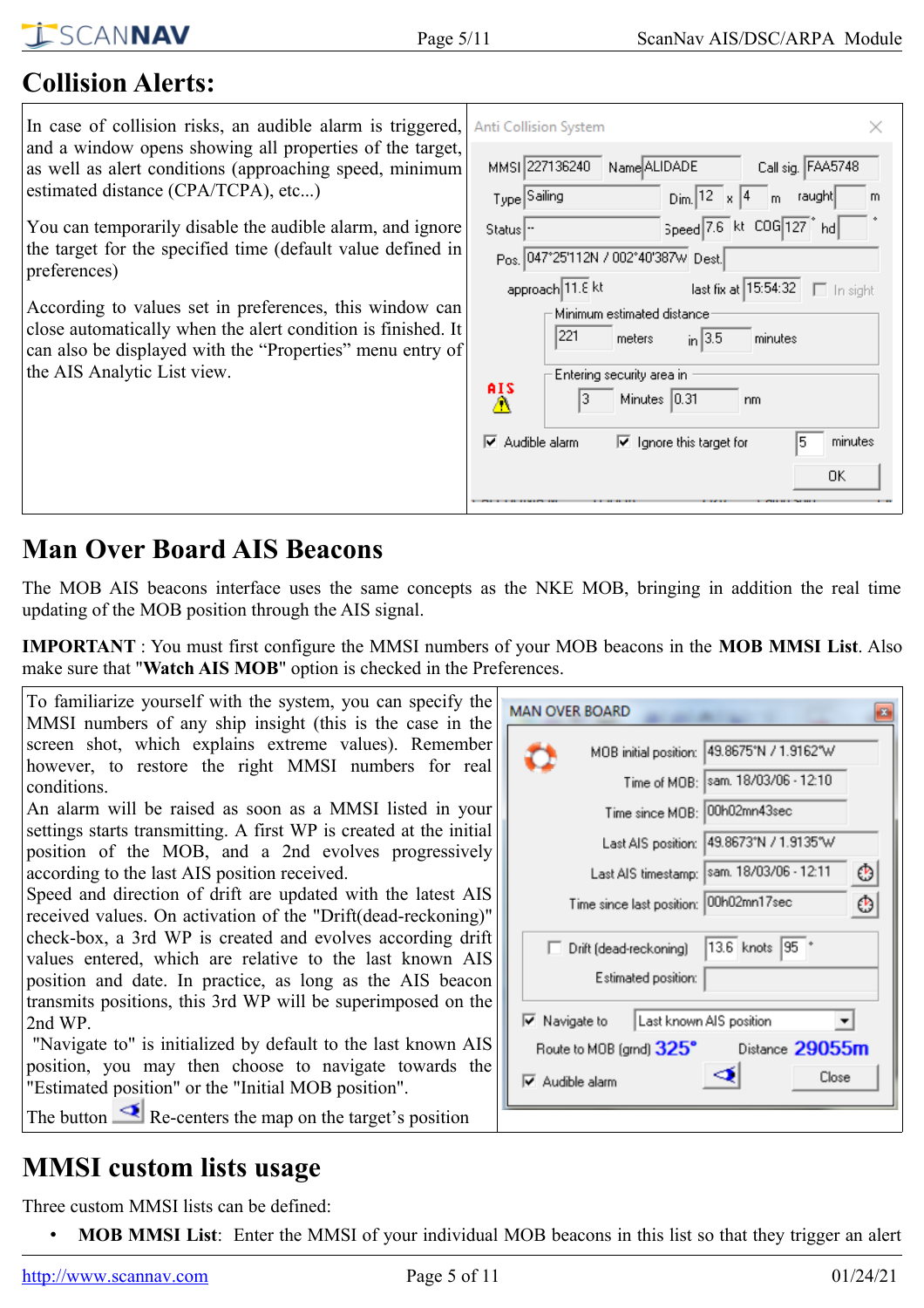when detected.

- **Friends MMSI List**: You can enter individual or Group MMSIs and give them custom names, so to access them easily, especially for DSC related functions.
- **Ignored MMSI List**: MMSI targets from this list will be ignored (no Alarm, and not displayed on Map)

The three lists are handled with the same interface. They are accessible from different menus ("Options" from the main widow, "MMSI Lists" button from the Preferences, or menu of the Analytic window)

| Friends     |                    |            | Use the Green button to add an entry, and the Red button to delete<br>selected entries. To modify an entry, double-click on it. |
|-------------|--------------------|------------|---------------------------------------------------------------------------------------------------------------------------------|
| <b>MMSI</b> | Name               | $\wedge$   |                                                                                                                                 |
| 022752755   | <b>GRCOUREURS</b>  |            | The Search button opens a Chooser to browse all known MMSIs. This                                                               |
| 022752756   | GRELOTTE           |            |                                                                                                                                 |
| 227527550   | ICOM2              |            | browser lets you search for MMSIs by entering part of it's name or                                                              |
| 227527555   | ICOM BRANCHE       |            | MMSI number.                                                                                                                    |
| 228288000   | FA/ MARY CHRISTO 2 |            |                                                                                                                                 |
| 235104549   | <b>CHERRY</b>      |            | The button with a green arrow opens a menu to import or export the list                                                         |
| 235109946   | <b>BOMBY</b>       | <b>had</b> | as a file, or import the buddy's list from an Icom VHF.                                                                         |
|             | 買口<br>0K           | Cancel     |                                                                                                                                 |

# <span id="page-5-2"></span>**DSC Functions**

The DSC functionality is independent of AIS, and does not need any AIS receiver or transponder. In counter part, it needs to have a DSC VHF with support of the DSC and DSE NMEA sentences in output for simple reception and input and output for advanced piloting functions.

### <span id="page-5-1"></span>*Reception and Display of DSC reports:*

ScanNav will display any DSC Distress and Position reports on the map, providing that your DSC VHF **outputs** NMEA DSC and DSE sentences.

DSC targets are represented with a different icon  $\frac{4 \text{ASN}}{3}$ , and show up in the display list with type "DSC Report", and the status indicating the report type which can be any of "Routine", "Security", "Urgency", or "Distress" followed by the type of distress:

- "Fire, Explosion"
- "Flooding"
- "Collision"
- "Grounding"
- "Listing, in danger of capsizing"
- "Sinking"
- "Disabled and adrift"
- "Undesignated distress"
- "Abandoning ship"

For reports other than "Routine", a MOB alert is raised and an associated waypoint is created, as for the AIS MOB function. But with the difference that there is no automatic re-routing to this MOB waypoint.

### <span id="page-5-0"></span>*Piloting you DSC VHF:*

Starting with version 16.1, you can control your DSC VHF, provided it supports the functionality with a NMEA **input accepting DSC and DSE sentences**. This is the case of the DSC VHF from the **ICOM** brand

This will allow you to initiate Voice calls, Report your position, or Request other ships positions directly from ScanNav. You can also set up a Fleet tracking system by automating position requests to selected MMSI at a regular time interval.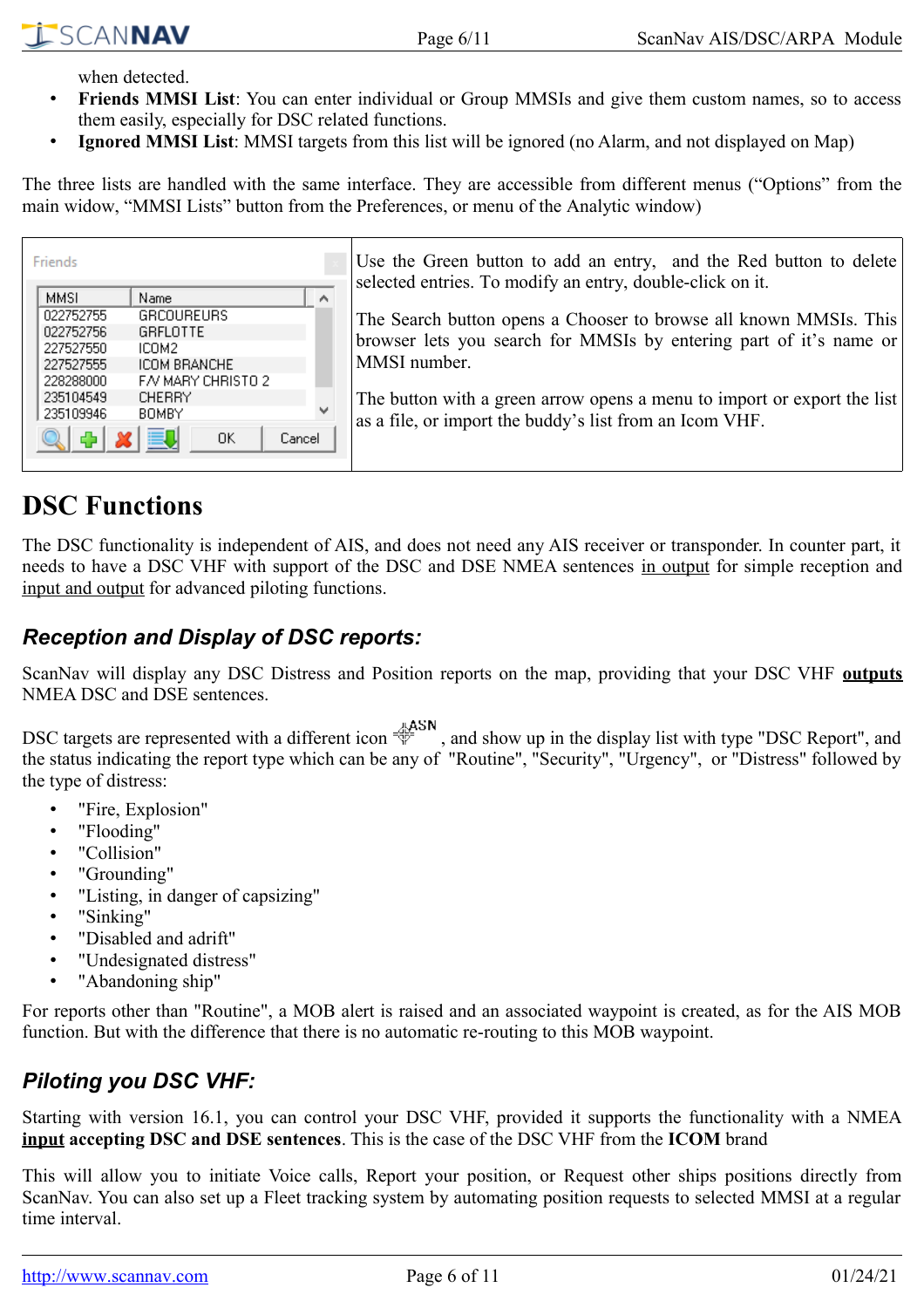Requests can be done in different manners:

- By Right-clicking on a target on the map and selecting the sub-menu corresponding to the MMSI to request,
- From the Analytic MMSI List view using the contextual menu
- Or from the menu "Options" => « AIS/DSC/ARPA »

To be able to send a request to a MMSI that doesn't broadcast any AIS information, you must first enter it's name and MMSI number in the "Friends" list so as to access it. (see "MMSI custom Lists usage" above)

#### **Note: Usage of DSC requests needs that the NMEA listening be active.**

#### <span id="page-6-2"></span>**Voice Call:**

Select the menu entry "Initiate a Voice Call". This will open a new window to let you enter the call parameters.

| <b>DSC Call</b>                 |                                          |         | You may call "All Ships", or a Selection of individual or Group<br>MMSI.                                                                                                                                                                                                       |
|---------------------------------|------------------------------------------|---------|--------------------------------------------------------------------------------------------------------------------------------------------------------------------------------------------------------------------------------------------------------------------------------|
| Call Selected MMSI<br>228259000 | 16                                       | Channel | The MMSI number will be pre-filled with the selected MMSI, or<br>by default with the MMSI of the last called ship. You can use the<br>Search button to browse from all known MMSI.                                                                                             |
| Call Category<br>C Routine      | 11<br>12<br>13<br>C Security<br>14<br>15 |         | Choose the Call Category from Routine, Security, or Urgency, as<br>well as the channel to switch to, then click on the "Call" button.<br>The Call will be sent to the VHF after validating the confirmation<br>dialog. All buttons will be grayed out until the remote station |
| C Urgency                       | 16<br>17<br>18<br>19                     |         | replies or that you cancel the call.<br>The DSC Requests Queue window will display the progress of the                                                                                                                                                                         |
| Call                            | 20<br>Close                              |         | call.                                                                                                                                                                                                                                                                          |

#### <span id="page-6-1"></span>**Position Request:**

You just need to select the "**Position Request**" entry from the menu. The DSC request will be sent to the VHF after you validate the confirmation dialog.

It is not possible to send a position request to a Group MMSI. You may nevertheless select several Individual MMSI, they will be queued, and sent one at a time to the remote stations. The response time of each request depends on the time the remote station takes to reply, especially if its VHF is setup to reply automatically, or if it requests an operator action to validate.

When the reply of the current request arrives, the position is plotted on the chart, and the next request (if any) is sent. According to the settings on you VHF, you might need to acknowledge the reception before it sends the next request.

The "DSC Request Queue" window will show the progress of the queued requests. You may eventually cancel a request so as to send the following request. If no reply arrives in the maximum time slot set up in the preferences, ScanNav automatically cancels it and sends the next request in the queue if any.

#### <span id="page-6-0"></span>**Position Report:**

Ergonomics is similar to the Position request: Use the "Position Report" menu entry instead. The DSC request will be sent to the VHF after you validate the confirmation dialog.

As per the position Request, it is not possible to send your position to a Group MMSI number, but you can send it to a list of Individual MMSI.

Position Report requests do not need any reply from the remote station. The response time is therefore less than for the Position Request. It it nevertheless necessary to have a small delay between requests, which is dependent on your VHF model. This delay is given by the "**Delay between requests**" parameter of the DSC specific settings (see below)

If the remote station is equipped with ScanNav, or another software supporting DSC, your position will be plotted on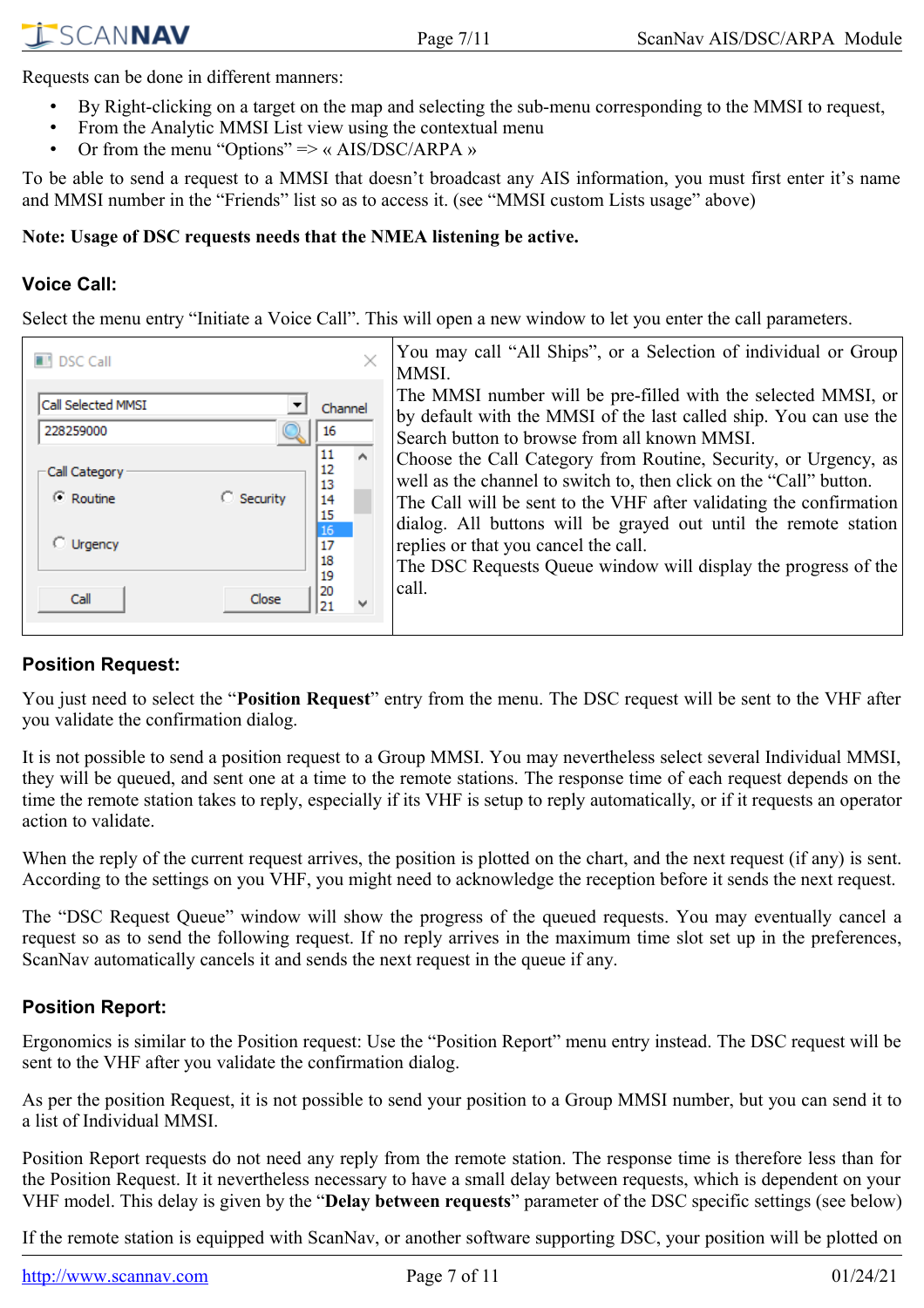its chart.

 $\overline{\Gamma}$ 

#### <span id="page-7-2"></span>**Fleet tracking:**

SCANNAV

A tracking system is available by sending Position Requests to a list of selected MMSI at a specified interval of time.

To set up, use the "**DSC Tracking**" menu entry to show the following window. Note that the tracking is interrupted while this window is opened.

| <b>DSC Tracking</b><br>Select MMSI numbers                                                                                                                                 | Set up the list of wanted MMSI using the research, add, and delete<br>buttons (similar functions as for the MMSI custom Lists window)                                                                                                                                                            |  |
|----------------------------------------------------------------------------------------------------------------------------------------------------------------------------|--------------------------------------------------------------------------------------------------------------------------------------------------------------------------------------------------------------------------------------------------------------------------------------------------|--|
| <b>MMSI</b><br><b>Name</b><br>235104549<br><b>CHERRY</b><br><b>CMACGM FORT ST LOUIS</b><br>226326000<br><b>TURSIOPS IV</b><br>227013970<br>227022600<br><b>VLADIVOSTOK</b> | Check/Uncheck the "Tracking active" option according to your<br>desired action, and enter the time interval at which the tracking will be<br>triggered. Make sure to enter a sufficient time slot so as all requests be<br>finished before the next run.                                         |  |
|                                                                                                                                                                            | You can test the call manually on a selection of MMSI in the list before<br>the final activation.                                                                                                                                                                                                |  |
| minutes<br>$\triangledown$ Tracking active<br>10<br><b>OK</b><br>Cancel<br>Test                                                                                            | If "Tracking Active" is checked, you must confirm the action after<br>clicking on OK. If you click on "Cancel" the tracking will be reset to<br>Active if it was Active when entering the dialog. So you will also need<br>to confirm. To deactivate the tracking, uncheck "Tracking active" and |  |
|                                                                                                                                                                            | click on OK.                                                                                                                                                                                                                                                                                     |  |

As per the individual Position Requests, and according to your VHF settings, you might have to acknowledge the reception of the positions on your VHF, before it can send the next request. Please refer to the VHF documentation so as to check if it can perform an automatic acknowledge, and/or set the auto-validation timeout to its minimum value.

#### <span id="page-7-1"></span>**DSC Anchor Alarm:**

| ScanNav can operate your DSC VHF to send an alarm if                                                                                                                                                                                                                                                                                                                                      | Danger area properties                                                                                                                                                                                                                                                |  |  |  |  |
|-------------------------------------------------------------------------------------------------------------------------------------------------------------------------------------------------------------------------------------------------------------------------------------------------------------------------------------------------------------------------------------------|-----------------------------------------------------------------------------------------------------------------------------------------------------------------------------------------------------------------------------------------------------------------------|--|--|--|--|
| your boat drifts anchor in your absence. The alarm can be<br>sent to one or more remote VHFs, to warn you on your<br>VHF portable radio, as well as eventually your anchorage<br>neighbors by entering their MMSI numbers.                                                                                                                                                                | $\nabla$ Active Area<br>C Danger Area<br>C Swing Area<br>Area Name: Mouillage 12:42:48<br>Class: Mouillage<br>$ 2 \div$<br>Filling   None<br>Line<br>Color<br>$\blacktriangledown$                                                                                    |  |  |  |  |
| To activate the alarm, create a swing area (see<br>documentation in release notes), check the box "Send<br>Drift alarm to MMSI", and fill in the MMSI numbers list,<br>separated by a comma. The simplest is to use the MMSI<br>selector using button ""<br>If your boat leaves the defined swing area, its position<br>will be immediately sent via DSC to the selected MMSI<br>numbers. | $50 M \rightarrow$<br>Ray<br>$\overline{\triangledown}$ Visible<br>$\Box$ Out of area sound<br>□ Send Drift alarm to MMSI list<br>227103730,227750760<br>Comments:<br>Position: 47°43,290'N / 003°59,741'W<br>lDate: 19/11/2016 12:42:48<br>Protected<br>OΚ<br>Cancel |  |  |  |  |

#### <span id="page-7-0"></span>**DSC Requests Queue window:**

By default, this window shows up automatically as soon as a DSC request is sent to the VHF, so as to have some feed-back on the progress of requests.

• The current request is displayed in blue with a bold font.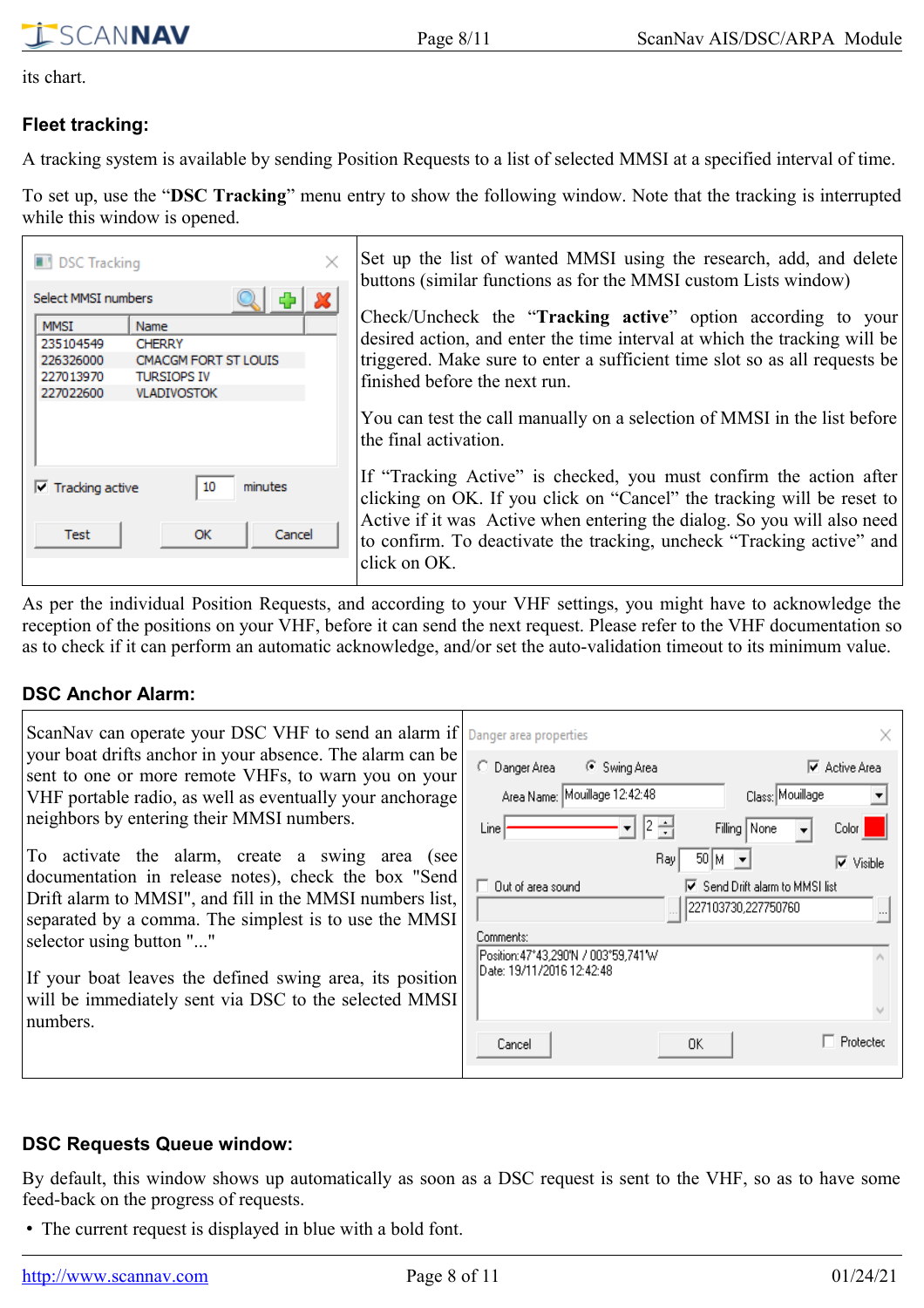- Finished requests are displayed with a background color to reflect the success or failure of the request:
	- Green for requests that finished successfully
	- Orange for requests that didn't end up successfully (no reply from the remote station, or unable to process)
	- Red for requests that ended up in error: impossible to send request, configuration error, etc…
	- Yellow for requests needing specific attention on the VHF (alternate channel for a voice call…)
	- Gray for canceled requests

| <b>DSC Requests Queue</b>                                                                                                                                                                                                                                                                                   |                                                  |               |                        |  | In this example, the first Position Request ended<br>successfully, and the second didn't finish in the |  |  |  |
|-------------------------------------------------------------------------------------------------------------------------------------------------------------------------------------------------------------------------------------------------------------------------------------------------------------|--------------------------------------------------|---------------|------------------------|--|--------------------------------------------------------------------------------------------------------|--|--|--|
| Request                                                                                                                                                                                                                                                                                                     | <b>MMSI</b>                                      | Name          | status                 |  | allocated time.                                                                                        |  |  |  |
| <b>Position Request</b>                                                                                                                                                                                                                                                                                     | 235104549                                        | <b>CHERRY</b> | Station replied        |  |                                                                                                        |  |  |  |
| <b>Position Request</b>                                                                                                                                                                                                                                                                                     | 235109946                                        | <b>BOMBY</b>  | Request timed out      |  | A Position Request is waiting for the reply from                                                       |  |  |  |
| Position Req                                                                                                                                                                                                                                                                                                | 227527550                                        | <b>ICOM2</b>  | <b>Sending Request</b> |  | station ICOM2.                                                                                         |  |  |  |
| Position Report                                                                                                                                                                                                                                                                                             | 227143600                                        | $F/N$ THOMA   | Request Queued         |  |                                                                                                        |  |  |  |
| Position Report                                                                                                                                                                                                                                                                                             | 228259000                                        | $F/V$ JOKER   | <b>Request Queued</b>  |  | Two Position Report requests are queued, and will<br>be sent when the Position Request towards ICOM2   |  |  |  |
| $x \vert \mathcal{C} \vert$ but                                                                                                                                                                                                                                                                             |                                                  |               | Close                  |  | is finished.                                                                                           |  |  |  |
| Cancels selected requests.                                                                                                                                                                                                                                                                                  |                                                  |               |                        |  |                                                                                                        |  |  |  |
|                                                                                                                                                                                                                                                                                                             | Cleans up the list by removing finished requests |               |                        |  |                                                                                                        |  |  |  |
|                                                                                                                                                                                                                                                                                                             | Opens a window to set up options:                |               |                        |  |                                                                                                        |  |  |  |
| - Auto Clean: If checked, removes finished requests after the specified delay.<br>$\overline{\triangledown}$ Auto Clean<br>20<br>Minutes<br>- Auto Show: Uncheck this option if you don't want the window to be displayed<br><b>▽</b> Auto Show<br>automatically when sending DSC requests.<br>0K<br>Cancel |                                                  |               |                        |  |                                                                                                        |  |  |  |
| Details<br>- Details : Opens a window with additional logs. Only useful for debug.                                                                                                                                                                                                                          |                                                  |               |                        |  |                                                                                                        |  |  |  |

#### <span id="page-8-0"></span>**DSC specific Settings for piloting functions**

Unlike AIS or DSC reception that only requires an input connection, DSC piloting functions need a bi-directional connection in order to send requests to the VHF.

You therefore need to:

- 1. Setup a "NMEA Output" in the preferences of ScanNav. If the output connection shares the same port as the Input connection, make sure to give the same settings as for the corresponding NMEA Input if any (same port, same speed and other settings). If the connection replaces the GPS input of the VHF, you will need to generate NMEA sentences to replace the GPS input. Setting RMC sentence should be sufficient. If the GPS input on the VHF uses another port, you don't need to generate any sentences, just to declare the port. In this case, you just need to declare the NMEA Output instrument, but it may stay inactive ("Active" unchecked)
- 2. Declare this created output as the "**NMEA output**" in the "**DSC VHF Parameters**"

The "**DSC VHF Parameters**" button in the AIS tab of the preferences let you define basic parameters according to your VHF, so as to enable the use of DSC functions.

| <b>DSC VHF Parameters</b> |            |  |                                            | Choose model (ICOM or «Other»).                                                                              |
|---------------------------|------------|--|--------------------------------------------|--------------------------------------------------------------------------------------------------------------|
| <b>VHF Model</b>          | ICOM       |  | My ID 90 VHF ID 16 $\overline{V}$ Auto set | <b>ICOM VHFs need an ID to identify the PC(My ID) and</b><br>the VHF(VHF ID). "VHF ID" will be determined    |
| <b>NMEA Output</b>        | <b>GPS</b> |  | Delay between requests $\boxed{1}$ seconds | automatically if "Auto set" is checked. You should only<br>change it in case you have more than one Icom VHF |
| Timeout value             | Minutes    |  | OK<br>Cancel                               | connected.                                                                                                   |
|                           |            |  |                                            | You only need to change the default value for "My ID" if                                                     |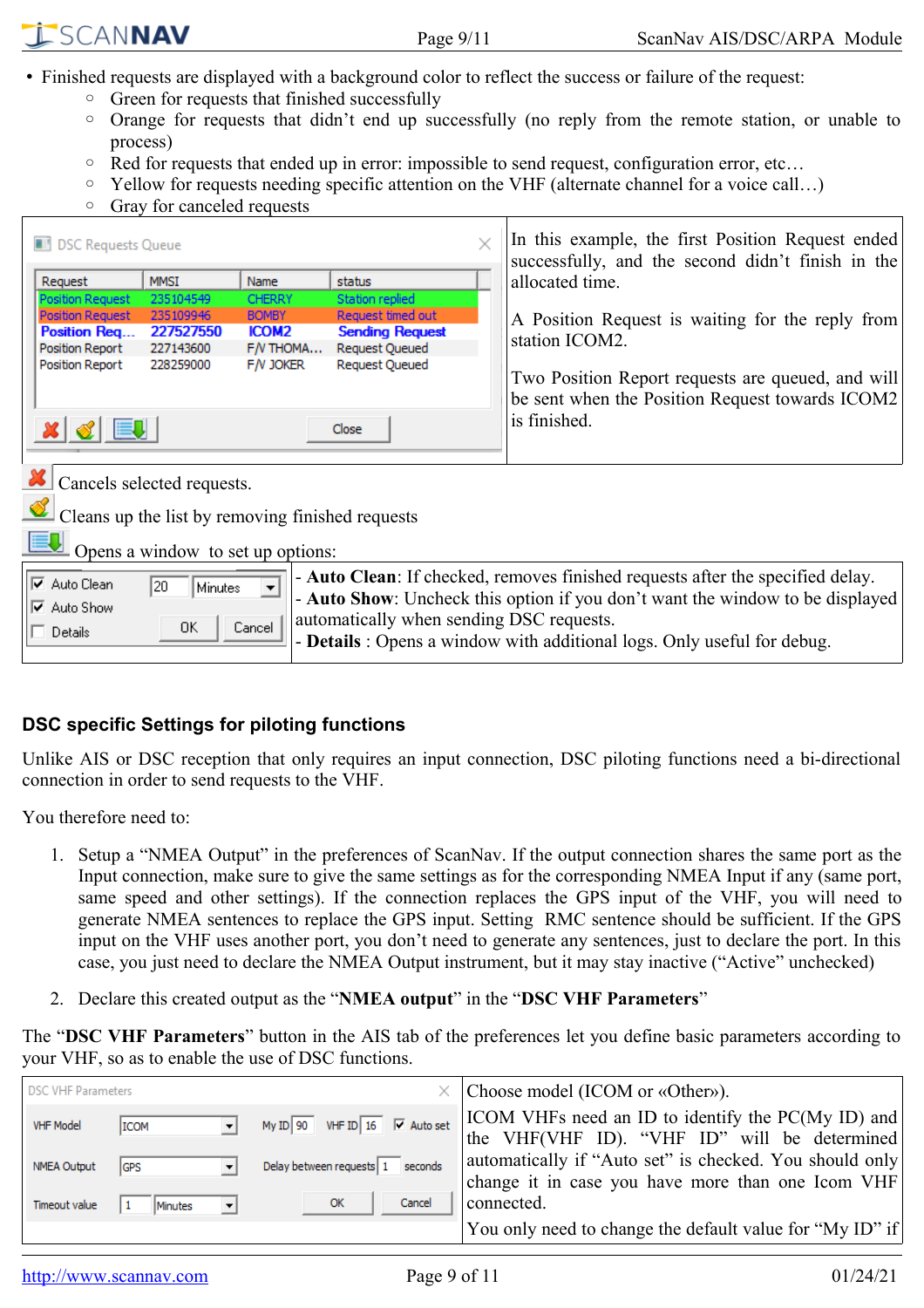| <b>ISCANNAV</b> | Page $10/11$ | ScanNav AIS/DSC/ARPA Module                                                                                |
|-----------------|--------------|------------------------------------------------------------------------------------------------------------|
|                 |              |                                                                                                            |
|                 |              | This is also where you will declare the NMFA Output you have other connected equipments that have the same |

- This is also where you will declare the NMEA Output defined in the preferences you have other connected equipments that have the same value.
- «**Timeout value**» corresponds to the maximum delay before ScanNav falls in timeout waiting for a reply from the remote station or the VHF.
- «**Delay between requests**» is used to define the delay between sending each requests that do not need a reply from the remote VHF (such as Position Report), to avoid saturation of your VHF.

# <span id="page-9-2"></span>**ARPA / MARPA Support**

The AIS module also lets you monitor Radar targets with an ARPA or MARPA interface, with equivalent functionality. ARPA/MARPA targets will be distinguished from AIS targets in the list view by their name, starting by "ARPA" and followed by the target number. Supported ARPA sentences are:

- "TTM" (Tracked Target Message) or "TLL" (Target Latitude and Longitude): to report radar targets positions
- "RDS" (RADAR System Data): to display the Radar cursor on screen

### <span id="page-9-1"></span>**Import of SSN position reports for tracking**

The AIS module also lets you visualize SSN position reports, used for tracking fishing fleets. Boats are visualized as AIS targets including their tracks. To import SSN reports, use menu "File" -> "SSN position reports import"

# <span id="page-9-0"></span>**Connections:**

There are many different cases according to your AIS and VHF equipment. The following are just a few guidelines, you should refer to AIS and VHF documentation for details.

For the use of **AIS, ARPA, and DSC without sending request**, you just need an input connection, as ScanNav will only listen to instruments

- 1. When possible, plug your GPS to the AIS receiver, then the AIS receiver to your PC with ScanNav. If supported by the AIS receiver's possibilities, it will send the GPS positions together with it's own sentences. In this case, you just have to modify the settings in the **GPS tab** of the ScanNav preferences, to position the speed at 38400bds. Although most AIS boxes only retransmit GPS data, a few may also retransmit any NMEA data received as input. Using a multiplexer results in exactly the same settings in ScanNav, as everything arrives through the same communication port.
- 2. Some AIS hardware also include an integrated GPS (case of most transceivers). In this case, you might not need an additional GPS if the AIS retransmits the GPS info. The configuration is in this case the same as 1 above. Note that some AIS transponders only transmit GPS information with the AIVDO sentence instead of the standard GPS sentences. In this case, check the box "**Use as a backup GPS**" documented above, making sure to enter your MMSI number.
- 3. In other cases, you will need to plug your AIS hardware on another independent port. In this case, you need to configure a specific instrument in the "Instruments" tab of preferences. The speed parameter should be positioned to 38400bds. At the opposite of other NMEA instruments that send information continuously, some AIS receivers only send information when a target is in view. This can be interpreted by ScanNav as a low reception alarm. In this case, you should give very high values to "Communication timeout" and "Valid sentence timeout" parameters to avoid raising useless alarms. These timeout values being in seconds, you should enter very high values (for example 3600 for one hour, or 86400 for 24h)
- 4. If you are using a NMEA 2000 connection (through the Actisense NGT1), all instruments connected to the NMEA 2000 bus including GPS and AIS will arrive on the same port. You therefore just need to select the « Actisense NGT1... » model, and leave the speed value to it's default (115200bds), unless you modified them in the adapter. Please refer to the paragraph related to NMEA 2000 in the release notes.